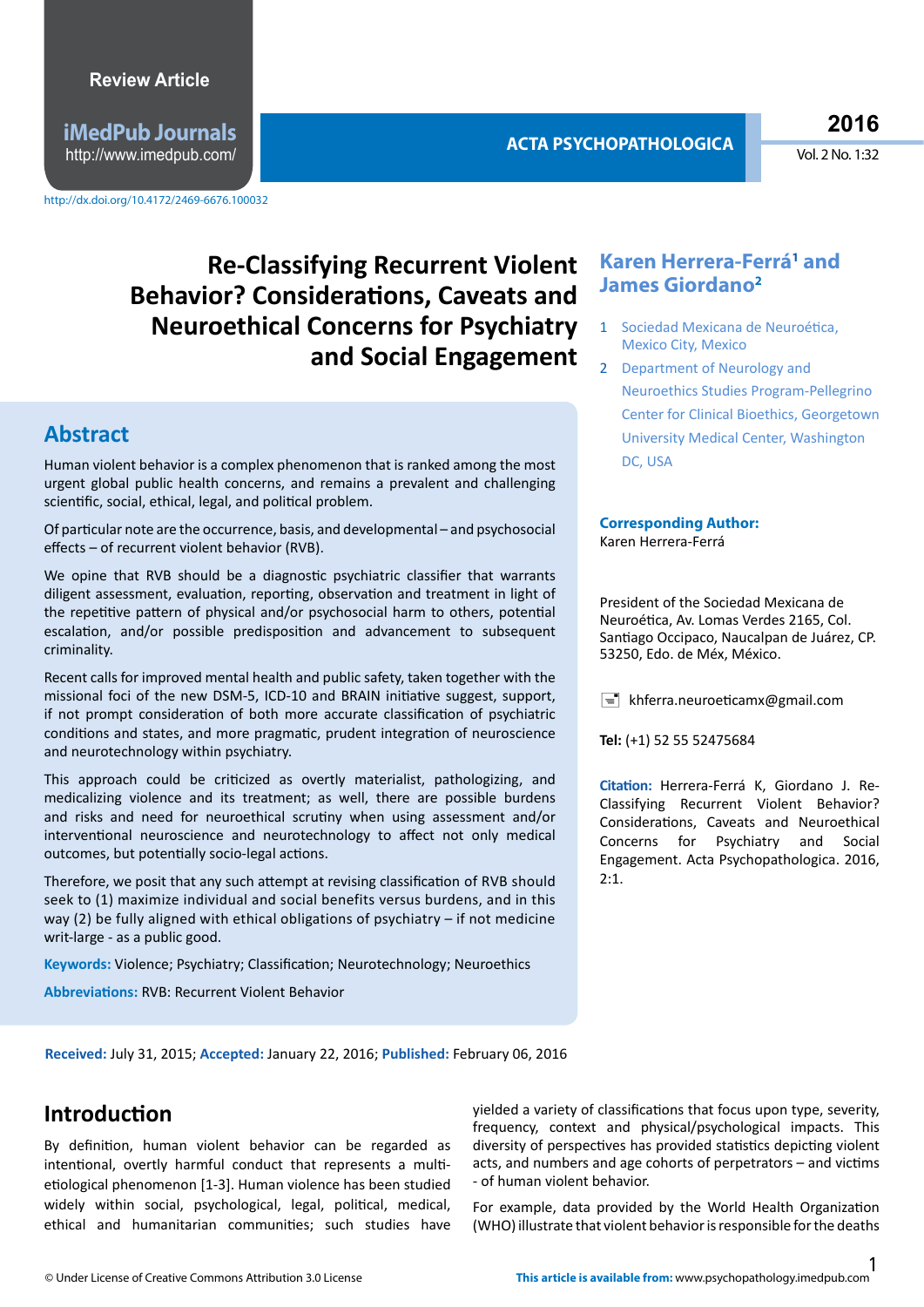of more than 1.3 million people each year, and as such has been recognized not only as a social/legal problem, but also has been identified as one of the most urgent global public health concerns [4]. Thus, despite certain claims, such as those of cognitive scientist Steven Pinker, that violent behavior is decreasing within and among modern human populations [5, 6], violent behavior  $$ whether diminished or not- still remains a prevalent, urgent and challenging problem affecting human health. Moreover, given that violent behavior both appears to have certain etologic bases during development, and is manifest and expressed in juveniles, there is increasing interest in addressing (early) causes and acts of violence in youths [7-17].

In the main, violent behavior, and most particularly, recurrent violent behavior (RVB), can be regarded as (1) an expressed trait of certain neuropsychiatric disorders (conduct disorder, psychosis, post-traumatc stress disorder-PTSD, personality disorders, brain tumor, etc.) [18, 19] and/or (2) a socially (mal) adaptive and/or reactive behavior  $[4, 20-22]$ . In this essay, we opine that RVB in childhood and adulthood represents - and therefore should be characterized as - a sentnel psychiatric feature that warrants diligent assessment, evaluation, reporting, observation and treatment. We posit that this classification of RVB reflects its maladaptive, repetitive and persistent pattern of physical and/or psychosocial harm, potential escalation, and/or probable predispositon and advancement to subsequent chronic criminality [7, 8, 10, 11, 14, 15, 18, 23-29]. In this light, we also argue that approaches to assessment and treatment of RVB must be interdisciplinary, and that new technologies and techniques from the neural and cognitive sciences may increasingly afford information and tools that are ever more viable in their potential use and value.

#### **Recurrent Violent Behavior as a Psychiatric Classifer**

Violent behavior has a variety of known etologies [1-4, 12, 13]. From a bio-psychosocial perspective, violence can be defined as a primeval neuro-cognitively driven set of actions that occurs in diferent species of animals, including humans, in response to an external or internal stimuli (real or imaginary, such as actual or perceived threat or atack, being in psychological or physical pain, physiological urges), and/or exists as part of a behavioral repertoire that has been rewarded and reinforced in the past [30]. Motivations for violence can be diverse, but bio-psychosocially, violent behavior can be regarded as (1) proactive - being offensive and predatory  $[30, 31]$ , or  $(2)$  reactive - being defensive, in response to threat<sup>1</sup>. Neuroscientific evidence has demonstrated the involvement of key brain areas and networks in initiating and subserving aggression and violence [30, 37, 40-42].

The WHO provides a definition that is meaningful to establish a prudent and pragmatic approach to the classification and address of RVB. Accordingly, this definition states that: "Violence is the intentional use of physical force or power, threatened or actual, against oneself, another person, or against a group or community, which either results in or has a high likelihood of resulting in injury, death, psychological harm, maldevelopment, or deprivaton" [43]. As well, the WHO typology of violence [1] as being physical, sexual, or psychological is important in establishing three subtypes according to the victim-perpetrator relationship or context; namely:

- •Self-directed violence: Where perpetrator and victm are the same subject (e.g. self-abuse and suicide).
- •Interpersonal violence: When violence is between individuals (e.g. family, intmate partner violence, community violence). This type of violence includes child maltreatment, intmate partner violence, elder abuse, youth violence, assault by strangers, violence related to property crimes, and violence in workplaces and other institutions.
- •Collectve violence: Which refers to violence perpetrated by larger groups of individuals (e.g. social, political and/or economic violence)

While we focus upon psychiatric classification of self-directed and inter-personal violence due to the individual neuro-cognitve factors involved, we also acknowledge that individual-to-group and group-to-individual contexts may be (reciprocally) infuenced by social and psychobiological factors. Such dynamics are not beyond the scope of psychiatry and/or social psychology (and social neuroscience; see for example: Cacioppo [34, 38, 44], Sapolsky [36], Green and Monahan [45, 46] for overviews). Thus, classifications of RVB may involve individual as well as collective foci. This prompts questions of whether, when, and in whom RVB should be considered to be signifcantly injurious so as to be medically, as well as psychosocially and legally addressed.

In order to classify RVB as a distnct medical entty, an accurate description is a first and necessary step toward developing what Szasz has referred to as a "description to prescription" approach [47]. To be sure, such first steps must be taken prudently, in order to avoid mis-characterizaton (e.g. - over-, under- and/or inapt diagnosis), and therefore misappropriation of treatment [48]. Herein, we define RVB as a maladaptive, repetitive and persistent patern of intentonal use of physical force or power, threatened or actual, against oneself, another person, or against a group or community, which either results in or has a high likelihood of resulting in physical injury, psychological or social harm<sup>2</sup>, maldevelopment, or death. The patern represents a clinically significant disturbance in an individual's emotional regulation that reflects dysfunction in the biological, psychological, social and/or developmental processes involved in cognitive and behavioral functioning<sup>3</sup>.

We believe that this description firmly grounds RVB as a plausible diagnostic psychiatric classifier, regardless of etiology (e.g.arising from or in neurologic, psychiatric, metabolic, oncologic, infectious, pharmacological or immunologic disorder, alteration

3 This is part of the *DSM-5* defnition of a mental disorder (see below)

 $1$  As such, reactive violence could be considered as appropriate (dependent upon context and concepts of acceptance within a given social environment, e.g. acceptability, neuro-cognitive processes of ecological and social consequences operative in decision-making and behavioral execution). Complete discussion of social attractors and constraints of violence are beyond the scope of this work, for review, see references [32-42].

 $<sup>2</sup>$  We have added "maladaptive, repetitive, persistent and social harm" to the WHO's</sup> definition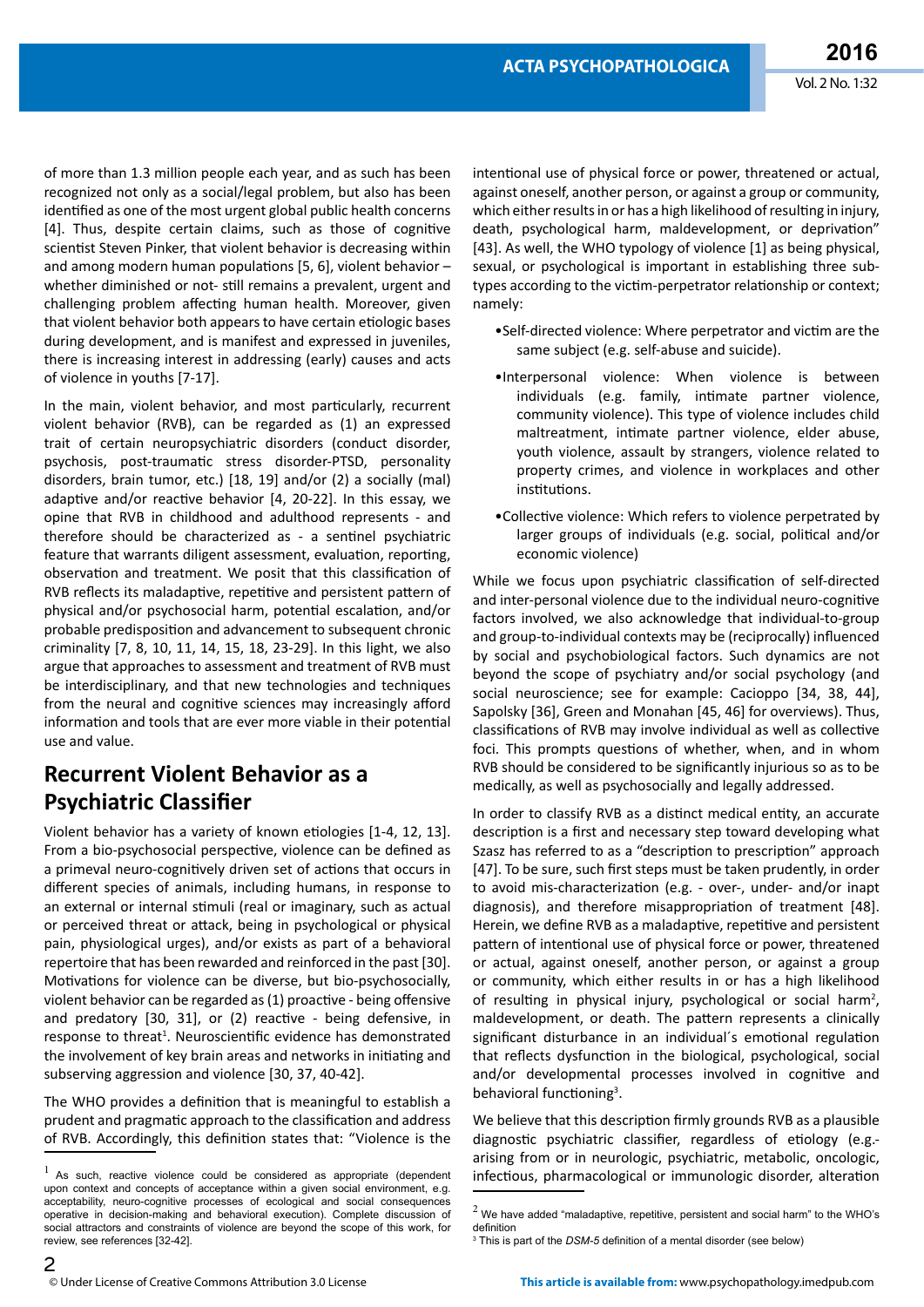or imbalance), and enables identification of RVB as an overt behavioral variaton that demands further assessment toward mitigation. We are cautious to avoid frank causalism, and instead assume a more descriptivist approach [49] in order to nest RVB within (other) medically diagnostic entities.

Despite the currency of the 5<sup>th</sup> edition of the American Psychiatric Association's Diagnostic and Statistical Manual (DSM-5) and the tenth edition of the International Classification of Diseases (ICD-10) as tools for codification of psychiatric disorders, and that both diagnostic resources include violent behavior within their classification schemes, particular taxonomic issues become apparent when addressing RVB in or as a mental disorder. For example, the DSM-5 defnes a mental disorder as:

"[A] syndrome characterized by clinically signifcant disturbance in an individual's cognition, emotion regulation, or behavior that reflects a dysfunction in the psychological, biological, or developmental processes underlying mental functioning. Social deviant behavior… and conficts that are primarily between the individual and society are not mental disorders unless the deviance or conflict results from a dysfunction in the individual as described above" [18].

Embracing this defniton, RVB as a socially deviant behavior is not a disorder unless causality is at least partally known, and even then, RVB is only a sign of certain conditons (e.g. as in paranoid schizophrenia) or in some cases, a diagnostic criterion (e.g. Conduct Disorder).

On the other hand, the ICD-10 explicitly states that violence is a mental or behavioral disorder of psychological development (excluding those symptoms, signs and abnormal clinical and laboratory fndings that are not elsewhere classifed; R00-R99). Section R-45.6 specifically refers to physical violence, addressing symptoms and signs involving emotional state [19]. Yet, although both the DSM-5 and ICD-10 demonstrate intent to somehow positon violent behavior as part of a mental malady or deviance, these approaches tend to offer weak scientific description, definition and/or classification. We assert that this leaves RVB inadequately and vaguely addressed, and as such may allow individuals with RVB to proverbially "fall between the cracks", with diminished possibility for being accurately identified, diagnosed and hence, included in apt, sound, and early intervention. Hence, we posit that if there were a psychiatric classifer regarding repetitive violence, individuals expressing such behavior could be medically evaluated and treated before they entered the legal/ criminal-justice system.

In summary we are suggesting RVB not to be an indicator of possible psychiatric disorder (as we are aware that this behavior is currently part of psychiatric diagnosis), but a psychiatric classifer. This taxonomic modification will nest RVB as a medical entity and hence, demand medical (and more immediate) attention, identification, evaluation, and treatment.

#### Aligning Classification with a Neurotech**nological Turn**

Recent advancements – and ongoing investments – in the

neural and cognitve sciences (such as those vested within the United States' Brain Research through Advancing Innovatve Neurotechnology – BRAIN – initiative) have focused upon the translational viability of new devices and techniques for assessment and treatment of neuro-psychiatric disorders and conditions [50]. Such efforts, coupled with societal and governmental calls for both improved mental health care [51], and for approaches toward reducing social violence, have prompted examination of the roles of neurotechnology, neurology, and psychiatry in public safety [52].

We offer that increased capabilities in non-invasive assessment neurotechnologies (e.g. - neurogenetics, various forms of neuroimaging, such as functional magnetic resonance imaging, diffusion tensor or kurtotic imaging; quantitative and/or magnetic encephalography) - if and when taken with other forms of assessment (such as behavioral indices, social metrics, etc.) - could enable improved methods for evaluating brain structures and functions involved in different types of aggression and violence, and enhanced insight to those neurobiological substrates and processes that are putatively operative in RVB [21, 22, 52-58]. However, here too, cauton must be exercised as there is defned risk in pathologizing a socio-legal problem in order to justfy and engage medical surveillance, and perhaps interventon.

#### **Neuroscientific and Neurotechnological Interventons**

Indeed, a more formalized diagnostic classification of RVB could be important to development of more precise medical approaches to modifying, mitigating or even preventing RVB through a variety of interventional means. Such interventions include psychological counseling, environmental modifcaton, use of selective pharmacological agents, and/or as consistent with incentives developed under the BRAIN initiative, the use of specific types of neurotechnologies (e.g. - transcranial electrical and magnetic stimulation; tES, TMS, respectively [13, 21, 22, 54, 56, 57, 59-65]). Of course, it is also possible to engage the use of other, more invasive types of neurotechnological interventon, such as deep brain stimulation (DBS), although this remains far more contentious [66, 67].

Our goal in this work is to appeal for more rigorous codifcaton of RVB as a classifer (with or without presence of other mental disorder(s) as primary or known cause). In this way, we petition to the aforementioned calls within both professional and public communities for increased research and translation of neuroscientific techniques and tools that can enable more accurate assessment, diagnosis and safe and effective treatment of psychiatric disorders [68], and reductions in social violence.

#### **Neuroethical and Socio-Legal Concerns**

Yet, this too is not without issue. Diagnostic language, codifications, and labels can, and often do exert broader socio-legal effects [69, 70]. Hence, it is important to consider the consequences of any taxonomic modification [71, 72]. As regards our proposal, concerns may arise from: (1) nesting RVB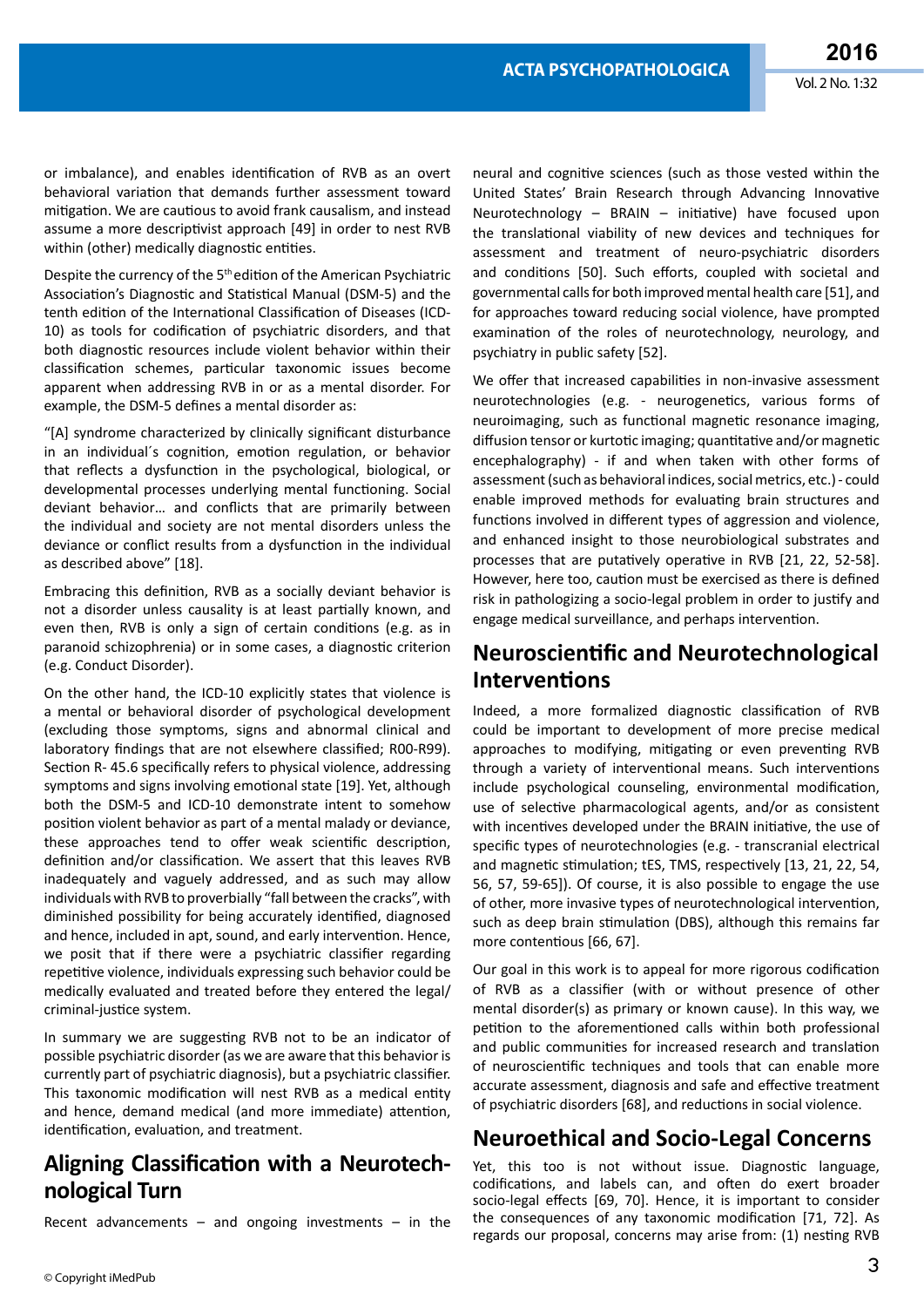as a psychiatric classifier; (2) the risk of stigmatization and social discrimination, and (3) implications within and for the clinical, social, legal, and perhaps political arenas.

As well, we are aware that the approach we advocate may foster criticism of the reliance upon neurobiological variables as reductive and overtly materialistic; misinterpretation and misuse of neuroscientific findings; and the pathologization and medicalization of violence [53, 73-75]. These concerns are refected in, and supported by recent debate(s) about the validity and value of diagnoses and treatment of a variety of neuropsychiatric conditons, inclusive of those with potentally legal implications [70, 76-78].

In legal contexts, caution must be taken against relying upon diagnostic labels as explanation, justification or excuse for individuals' behaviors (i.e. - the "my brain made me do it" defense) [45, 79-81]. Moreover, although the legal admissibility of neuroscientific evidence remains a somewhat contentious issue [53, 66, 75, 82-88], there are concerns about the potential use of assessment neurotechnologies (and diagnostic classifications and labels) to direct and justify legal action, including perhaps the use of other neurobiological interventons (such as legallymandated surveillance, and even pharmacological and/or neurotechnological "treatment" [52, 89-93] to mitgate and/or prevent violence). Axiomatically, the use of RVB as a classifier might incur pejorative connotations of criminality or psychopathy, and presuppositons of violence might lead to discriminaton and social exclusion [52]. Such social stigma could foster a "selffulfilling prophecy" of both self-perception as antisocial, and role assumption to engage violent acts [94].

Nevertheless, we contend that an individual who presents increased risk of serial violence must be accurately and correctly classifed, given the profundity of risk (to self, others, and society). Indubitably, it is a very difficult  $-$  if not impossible-task to completely balance what may be implicitly pejorative and what may be clinically relevant, especially if the main objective is the best interest of the patient. With this in mind, we believe that a more satisficing<sup>4</sup> goal is to clarify descriptive terms and classifications so as to enable more accurate assessment and diagnosis, the best care possible for the individual, and the greatest good(s) of medicine as a humanitarian endeavor within the social realm [95].

Accordingly we also acknowledge and encourage the need for scrutny and rigorous address of the possible hazards when using neurotechnology and neurotechnologically-based classifcatons in psychiatry and socio-legal contexts [55, 67, 96]. Toward these ends we have developed, and advocate here, a mult-step paradigm for evaluating the potential (technical, medical, and ethico-legal and social) benefts, burdens and risks that could be incurred by the use of any diagnostic and/or interventional neurotechnology in medicine. This paradigmatic approach entails: (1) posing key questons related to the type, goals, and uses of the neurotechnology considered; (2) defning and addressing dimensions of effect; (3) identifying those ethical issues, questions or problems and if/how these relate to capacities, consequences,

character or contexts of use and efect; and (4) discerning if and how certain neurotechnologies should be employed - and why to maximize beneficial consequences in particular contexts [67].

### **Conclusion**

Although violent behavior has become, and remained a global health concern in the last decades, we posit that it is not being effectively assessed, identified, approached, and/or contained, especially when manifested in a repetitive and persistent pattern. We opine that this is due, at least in part, to inadequate representation in classification, diagnosis and prognosis as a medical conditon. We are aware that a medical approach must be careful of those ways that categorizations and labels incur meaning(s) within the various communities that will employ and respond to classifications and diagnoses. Here, effects and manifestations move beyond medicine into the social and legal milieu. Labeling and categorizaton can be used to profle, in both the literal (and valid) and more derogatorily biased sense, and this can lead to socio-legal attitudes and postures that can rapidly escalate to frank denigration [97].

Still, the social gravitas of RVB is borne by ongoing current events, and has prompted calls - not least of which from United States' President Barack Obama - for the medical community to fortfy assessment and treatment of those with psychiatric conditons and disorders [98]. As consistent with the BRAIN initiative, the prudent use of neurotechnology may be instrumental to such pursuits. Equally important is the need to appropriately situate and interpret neuroscientific information with other psychological, behavioral and social variables, and defne what these factors "mean". In other words, what clinical picture do they represent?

We believe that a more accurate classification of RVB will be important to effectively translate these efforts into relevant evaluation and treatment. Therefore, we posit that any and all methods of assessment and intervention should strive to: (1) maximize individual and social benefts versus burdens, and in this way (2) be more aligned with ontological claims and ethical obligations of psychiatry, if not medicine writ-large, as a public good. However, with each step, it will be vital to elucidate and address the neuroethico-legal issues, questions and problems that any efforts toward translating brain science to psychiatric practice may evoke or involve.

To conclude, we have opined that as we move to improve upon extant diagnostic and therapeutic tools and techniques in psychiatry, it will be important to characterize and establish RVB as a clinical entty to be treated and mitgated. How, when, and in whom treatments should be applied, and what the nature and extent of such treatments should entail will require additional, and perhaps ongoing deliberation about decisional-algorithms or protocols that can and should be developed and used.

 $^4$  A "satisficing" decision entails evaluation of available alternatives until an acceptability threshold is met. The term *satisfcing*, a combination of *satisfy* and *suffce*, was introduced by [Herbert A. Simon](https://en.wikipedia.org/wiki/Herbert_A._Simon) in 1956, and communicates an option that is satisfactorily sufficient, given the limitations of context involved.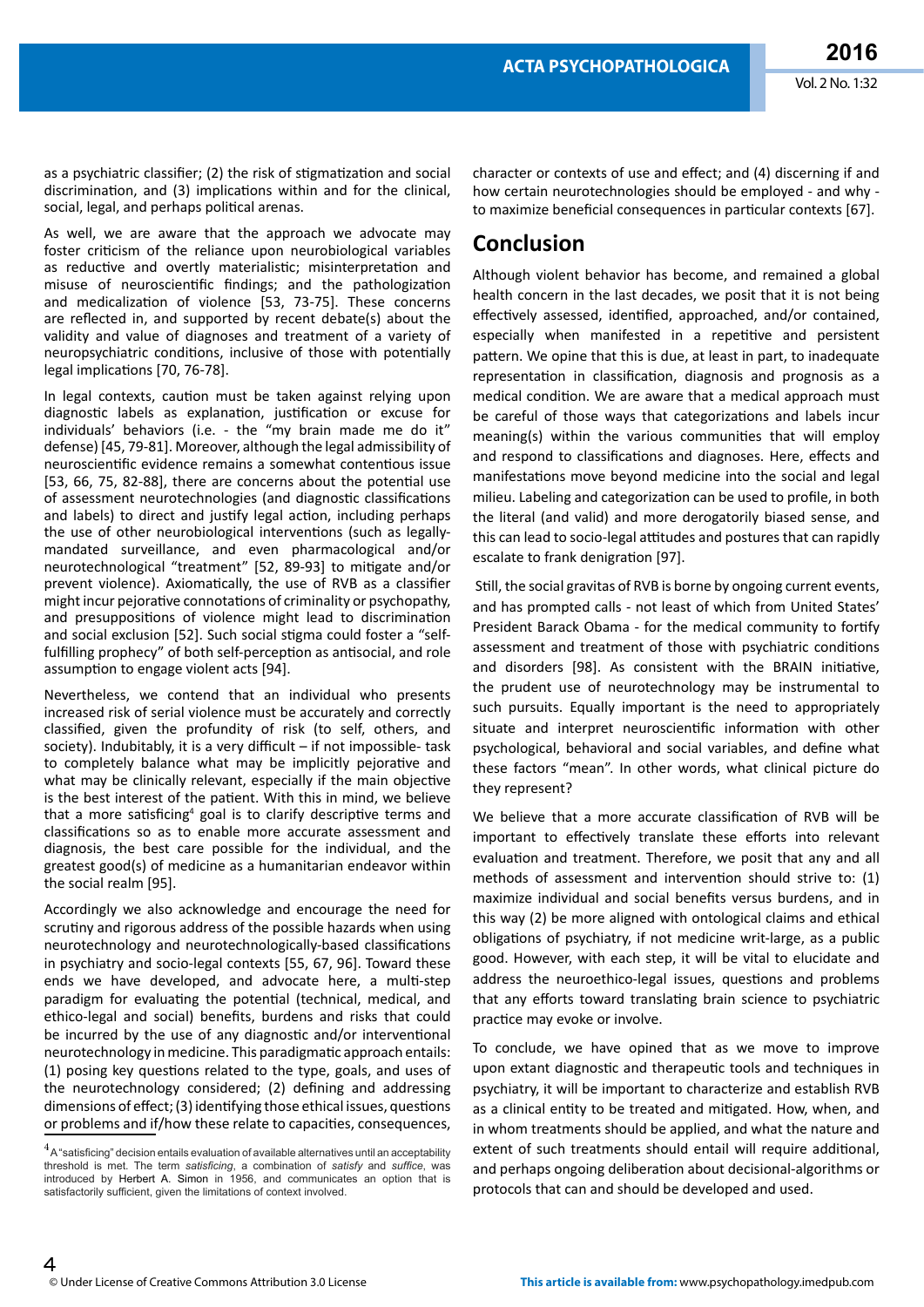#### **References**

- World Health Organization (2015). Violence prevention alliance. Geneva: WHO.
- 2 [Kurtz L \(2008\) Encyclopedia of violence, peace and confict. Oxford:](https://www.elsevier.com/books/encyclopedia-of-violence-peace-and-conflict/kurtz/978-0-12-369503-1)  [Elsevier.](https://www.elsevier.com/books/encyclopedia-of-violence-peace-and-conflict/kurtz/978-0-12-369503-1)
- 3 Denno D (1990) Biology and violence: from birth to adulthood. NY: Cambridge University Press.
- 4 [WHO \(2014\) Global status report on violence preventon 2014.](http://www.who.int/violence_injury_prevention/violence/status_report/2014/en/)  Geneva: WHO library, 2014. prevention, violence and injury.
- 5 Pinker S (2011) The better angels of our nature: why violence has [declined. NY: Viking.](http://stevenpinker.com/publications/better-angels-our-nature)
- 6 Book Review (2011) The beter angels of our nature; by Steven Pinker. New York Times.
- 7 Bogart LM, Elliot MN, Klein DJ (2014) Peer victimization in fifth grade [and health in tenth grade. Pediatrics 440-447.](http://pediatrics.aappublications.org/content/early/2014/02/11/peds.2013-3510)
- 8 [Krabbendam AA, Jansen LM, Van de Ven PM, Van der Molen E \(2014\)](http://www.sciencedirect.com/science/article/pii/S0010440X1400114X)  [Persistence of aggression into adulthood in detained adolescent](http://www.sciencedirect.com/science/article/pii/S0010440X1400114X)  [females. Compr Psychiatry 55: 1572-1579.](http://www.sciencedirect.com/science/article/pii/S0010440X1400114X)
- 9 [Singh V, Walton MA, Whiteside LK, Stoddard S, Epstein-Ngo Q, et](http://www.ncbi.nlm.nih.gov/pubmed/24993689)  al. (2014) Dating violence among, male and female youth seeking [emergency department care. Ann Emerg Med 64: 405-412.](http://www.ncbi.nlm.nih.gov/pubmed/24993689)
- 10 Highlights of the 2010 national youth gang survey (2012) US Department of Justice.
- 11 [Yates R \(2012\) New fate for young killers? Mcclatchy Tribune Business](http://articles.mcall.com/2012-08-25/news/mc-pennsylvania-supreme-court-juveniles-life-priso-20120825_1_life-sentences-state-prison-inmate-unusual-punishment)  News (Mcclatchy tribune information services).
- 12 [Fabio A, Li-Chuan T, Loeber R, Cohen J \(2011\) Neighborhood](http://www.ncbi.nlm.nih.gov/pubmed/21778512)  [socioeconomic disadvantage and the shape of the age-crime curve.](http://www.ncbi.nlm.nih.gov/pubmed/21778512)  [Am J Public Health 101: S325-S332.](http://www.ncbi.nlm.nih.gov/pubmed/21778512)
- 13 Massetti GM, Vivolo AM, Brookmeyer K, Degue S, Holland KM, et al. (2011) Preventing youth violence perpetration among girls. J [Womens Health 20: 1415-1428.](http://www.ncbi.nlm.nih.gov/pubmed/21875306)
- 14 [Shalev K \(2011\) Children who go missing repeatedly and their](https://researchportal.port.ac.uk/portal/en/publications/children-who-go-missing-repeatedly-and-their-involvement-in-crime(08ecb470-48e3-428f-a855-ae07fb1881b4).html)  [involvement in crime. Int J Police Sci Manage 13: 29-36.](https://researchportal.port.ac.uk/portal/en/publications/children-who-go-missing-repeatedly-and-their-involvement-in-crime(08ecb470-48e3-428f-a855-ae07fb1881b4).html)
- 15 Hoffmann JP (2010) A life course perspective on stress, delinquency, and young adult crime. Am J Crim Justice 35: 105-120.
- 16 US Federal Bureau of Investigation (2007) Uniform crime reports. Washington DC: FBI Archives.
- 17 [Lewin N, Vernick J, Webster D \(2005\) The Baltmore youth](http://www.ncbi.nlm.nih.gov/pmc/articles/PMC1449251/)  [ammuniton initatve: A model applicaton for local public health](http://www.ncbi.nlm.nih.gov/pmc/articles/PMC1449251/)  authority in preventing gun violence. Am J Public Health 762-765.
- 18 APA (2013) Diagnostic and statistical manual of mental disorders. 5th editon, Washington DC: American Psychiatric Publishing.
- 19 World Health Organization (1994) International classification of diseases, 10th revision. Geneva: WHO.
- 20 [Violence \(2016\) American Psychological Associaton.](http://www.apa.org/pi/prevent-violence/)
- 21 [Demissie Z, Lowry R, Eaton DK, Hertz MF, Lee SM, et al. \(2014\)](http://www.ncbi.nlm.nih.gov/pubmed/25078515)  Associations of school violence with physical activity among us high [school students. J Phys Act Health 11: 705-711.](http://www.ncbi.nlm.nih.gov/pubmed/25078515)
- 22 [Heller SB \(2014\) Summer jobs reduce violence among disadvantaged](http://science.sciencemag.org/content/346/6214/1219.full)  [youth. Science 1219-1223.](http://science.sciencemag.org/content/346/6214/1219.full)
- 23 [Murray J, Menezes A, Hickman M, Maughan B, Gallo EA, et al. \(2015\)](http://www.ncbi.nlm.nih.gov/pubmed/25319112)  [Childhood behaviour problems predict crime and violence in late](http://www.ncbi.nlm.nih.gov/pubmed/25319112)

[adolescence. Soc Psychiatry Psychiatr Epidemol 50: 579-589.](http://www.ncbi.nlm.nih.gov/pubmed/25319112)

- 24 Conklin JE (2013) Criminology. Eleventh edition. USA: Pearson.
- 25 [Moore M \(2011\) Psychological theories of crime and deliquency. J](http://www.tandfonline.com/doi/abs/10.1080/10911359.2011.564552)  [Hum Behav Soc Environ 21: 226-239.](http://www.tandfonline.com/doi/abs/10.1080/10911359.2011.564552)
- 26 [Schulz W \(2007\) The phenomenon of torture. Philadelphia: University](http://www.jstor.org/stable/j.ctt3fhsvg)  [of Pennsylvania Press.](http://www.jstor.org/stable/j.ctt3fhsvg)
- 27 [Waller J \(2007\) Becoming evil. NY: Oxford University Press.](https://global.oup.com/academic/product/becoming-evil-9780195314564?cc=in&lang=en&)
- 28 [Newton M \(2006\) The encyclopedia of serial killers. NY: Checkmark](https://www.google.co.in/url?sa=t&rct=j&q=&esrc=s&source=web&cd=2&ved=0ahUKEwjJxYnRpr_KAhXDPo4KHeUQBM8QFggiMAE&url=http%3A%2F%2Fwww.amazon.com%2FEncyclopedia-Serial-Killers-Michael-Newton%2Fdp%2F081603978X&usg=AFQjCNHP_SlRPvzpx8GkEULkez-QGvI1LA&bvm=bv.112454388,d.c2E&cad=rja)  [Books.](https://www.google.co.in/url?sa=t&rct=j&q=&esrc=s&source=web&cd=2&ved=0ahUKEwjJxYnRpr_KAhXDPo4KHeUQBM8QFggiMAE&url=http%3A%2F%2Fwww.amazon.com%2FEncyclopedia-Serial-Killers-Michael-Newton%2Fdp%2F081603978X&usg=AFQjCNHP_SlRPvzpx8GkEULkez-QGvI1LA&bvm=bv.112454388,d.c2E&cad=rja)
- 29 [Twiss M \(2002\) The most evil men and women in history. Singapore:](http://www.amazon.com/The-Most-Evil-Women-History/dp/1854794884)  [O'Mara Books.](http://www.amazon.com/The-Most-Evil-Women-History/dp/1854794884)
- 30 Niehoff D (1999) The biology of violence. NY: The Free Press.
- 31 [Raine A \(2013\) The anatomy of violence: The biological roots of](http://www.academia.edu/8295394/Raine_A._2013_._The_Anatomy_of_Violence_The_Biological_Roots_of_Crime._Allen_Lane_London)  [crime. NY: Pantheon books.](http://www.academia.edu/8295394/Raine_A._2013_._The_Anatomy_of_Violence_The_Biological_Roots_of_Crime._Allen_Lane_London)
- 32 [Meynen G \(2016\) Neurolaw: recognizing opportunites and](http://www.ncbi.nlm.nih.gov/pmc/articles/PMC4688026/)  [challenges for psychiatry. J Psychiatry Neurosci 41: 3-5.](http://www.ncbi.nlm.nih.gov/pmc/articles/PMC4688026/)
- 33 Spranger TM (2012) International neurolaw: A comparative analysis. [NY: Springer.](http://www.springer.com/in/book/9783642215407)
- 34 [Cacioppo JT, Hawkley LC, Norman GJ, Berntson GG \(2011\) Social](http://www.ncbi.nlm.nih.gov/pubmed/21651565)  isolation. Ann N Y Acad Sci 1231: 17-22.
- 35 [Farahany N \(2009\) The impact of behavioral sciences on criminal law.](https://global.oup.com/academic/product/the-impact-of-behavioral-sciences-on-criminal-law-9780195340525?cc=in&lang=en&)  [NY: Oxford University Press.](https://global.oup.com/academic/product/the-impact-of-behavioral-sciences-on-criminal-law-9780195340525?cc=in&lang=en&)
- 36 Sapolsky RM (2009) The frontal cortex and the criminal justice [system. Philos Trans R Soc Lond B Biol Sci 359: 1787-96.](http://www.ncbi.nlm.nih.gov/pubmed/15590619)
- 37 Mattson M (2003) Neurobiology of aggression: understanding and preventng violence. New Jersey: Humana Press.
- 38 Cacioppo JT (2002) Foundations in social neuroscience. Cambridge: [Bradford.](http://www.johncacioppo.com/books/foundations-in-social-neuroscience)
- 39 Reuter-Lorenz P, Gazzaniga M (2010) The cognitive neuroscience of [mind : A tribute to Michael S. Gazzaniga. Cambridge: Bradford.](https://mitpress.mit.edu/books/cognitive-neuroscience-mind)
- 40 [Giordano J \(2013\) \(ed.\) Topics in the neurobiology of aggression:](http://www.neurobioethics.org/pubs.html)  Implications for deterrence. Department of Defense, Strategic [Multlayer Assessment Group-Joint Staf/J-3, Pentagon.](http://www.neurobioethics.org/pubs.html)
- 41 [Giordano J \(2012\) Neuro-cognitve approaches to understanding](http://explore.georgetown.edu/people/jg353/?Action=ViewPublications)  and affecting aggression and violence. In: Cabayan H et al. (eds.) [Neurobiology and cognitve science insights on radicalizaton and](http://explore.georgetown.edu/people/jg353/?Action=ViewPublications)  mobilization to violence: A review. Department of Defense, Strategic [Multlayer Assessment Group-Joint Staf/J-3, Pentagon.](http://explore.georgetown.edu/people/jg353/?Action=ViewPublications)
- 42 DiEuliis D, Cabayan H (2013). Neurodeterrence. In: Giordano J. (ed.) Topics in the neurobiology of aggression: Implications for deterrence. Department of Defense, Strategic Multlayer Assessment Group-Joint Staff/J-3, Pentagon.
- 43 [Violence \(2014\) Health topics. World Health Organizaton.](http://www.who.int/topics/violence/en/)
- 44 [Cacioppo JT, Bernston GG, Deceaty J \(2010\) Social neuroscience and](http://www.ncbi.nlm.nih.gov/pubmed/24409007)  its relationship to social psychology. Soc Cogn 28: 675-685.
- 45 [Greene J, Cohen J \(2004\) For the law, neuroscience changes nothing](http://www.ncbi.nlm.nih.gov/pubmed/15590618)  [and everything. Philos Trans R Soc Lond B Biol Sci 359: 1775-1785.](http://www.ncbi.nlm.nih.gov/pubmed/15590618)
- 46 [Monahan J, Steadman HJ \(1994\) Violence and mental disorder:](http://press.uchicago.edu/ucp/books/book/chicago/V/bo3684057.html)  [developments in risk assessment. Chicago: University of Chicago](http://press.uchicago.edu/ucp/books/book/chicago/V/bo3684057.html)  [Press.](http://press.uchicago.edu/ucp/books/book/chicago/V/bo3684057.html)
- 47 [Szasz T \(2007\) The medicalizaton of everyday life. NY: Syracuse](http://fee.org/files/doclib/0712szasz.pdf)  [University Press.](http://fee.org/files/doclib/0712szasz.pdf)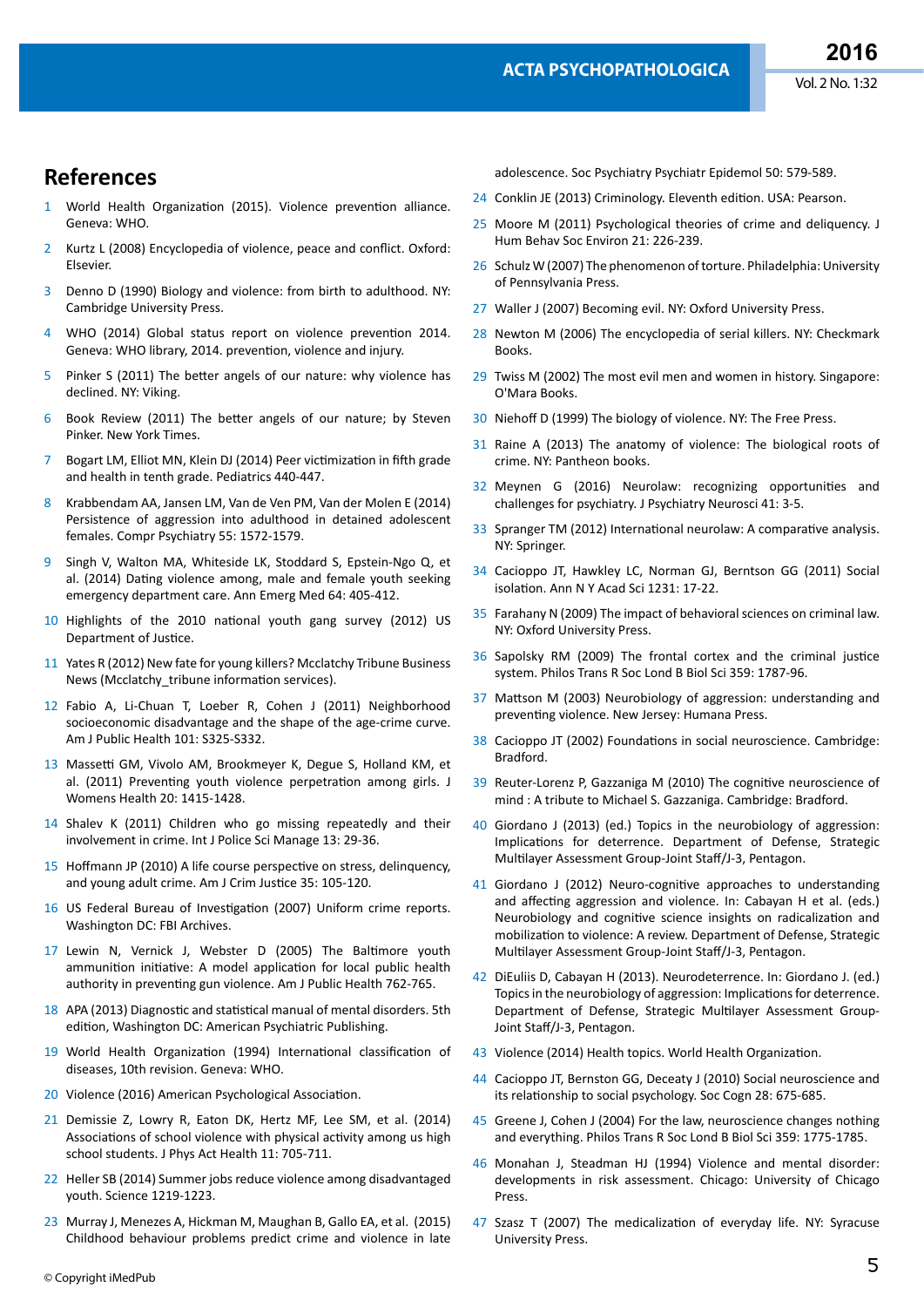- 48 [Helzer J, Hudziak J \(2002\) Defning psychopathology in the 21st](https://repository.library.georgetown.edu/handle/10822/547058)  [century: DSM-V and beyond. Washington,DC: American Psychiatric](https://repository.library.georgetown.edu/handle/10822/547058)  [Publishing.](https://repository.library.georgetown.edu/handle/10822/547058)
- 49 [Zachar P, Kendler K \(2007\) Psychiatric disorders: A conceptual](http://www.ncbi.nlm.nih.gov/pubmed/17403967)  [taxonomy. Am J Psychiatry 164: 557-565.](http://www.ncbi.nlm.nih.gov/pubmed/17403967)
- 50 The White House (2014), [www.thewhitehouse.gov.](http://www.thewhitehouse.gov/)
- 51 Mental health action plan 2013-2020 (2013) World Health Organization.
- 52 [Giordano J, Kulkarni A, Farwell J \(2014\) Deliver us from evil? The](http://www.ncbi.nlm.nih.gov/pubmed/24442931)  tempation, realities and neuro-ethico legal issues of employing assessment neurotechnologies in public safety initiatives. Theoret [Med Bioethics 35: 73-89](http://www.ncbi.nlm.nih.gov/pubmed/24442931).
- 53 [Brindley T, Giordano J \(2014\) Neuroimaging: correlaton, validity,](http://www.tandfonline.com/doi/abs/10.1080/21507740.2014.884186?journalCode=uabn20)  [value, and admissibility: daubert—and reliability—revisited. AJOB](http://www.tandfonline.com/doi/abs/10.1080/21507740.2014.884186?journalCode=uabn20)  [Neuroscience 5: 48-50.](http://www.tandfonline.com/doi/abs/10.1080/21507740.2014.884186?journalCode=uabn20)
- 54 [Thomkins AC, Chauveron LM, Harel O, Perkins DF \(2014\) Optmizing](http://www.ncbi.nlm.nih.gov/pubmed/24889080)  violence prevention programs: an examination of program effectiveness among urban high school students. J Sch Health 84: [435-43.](http://www.ncbi.nlm.nih.gov/pubmed/24889080)
- 55 [Giordano J \(2012\) Neurotechnology: premises, potental, and](https://www.crcpress.com/Neurotechnology-Premises-Potential-and-Problems/Giordano/9781439825860)  [problems. Boca Raton, CRC Press.](https://www.crcpress.com/Neurotechnology-Premises-Potential-and-Problems/Giordano/9781439825860)
- 56 [Henry DB, Tolan PH, Gorman-Smith D, Schoeny ME \(2012\) Risk and](http://www.ncbi.nlm.nih.gov/pubmed/22789959)  direct protective factors for youth violence: results from the centers of disease control and prevention's multisite violence prevention [project. Am J Prev Med 43: S67-75.](http://www.ncbi.nlm.nih.gov/pubmed/22789959)
- 57 Hockenhull JC, Whittington R, Leitner M, Barr W, McGuire J, et al. [\(2012\) A systemic review preventon and interveton strategies for](http://www.ncbi.nlm.nih.gov/pubmed/22330980)  populations at high risk of engaging on violent behavior: update [2002-8. Health Technol Assess 16: 1-152.](http://www.ncbi.nlm.nih.gov/pubmed/22330980)
- 58 Giordano J, Gordijn B (2010) Scientific and philosophical perspectives [in neuroethics. NY: Cambridge University Press.](http://www.cambridge.org/us/academic/subjects/life-sciences/bioethics/scientific-and-philosophical-perspectives-neuroethics)
- 59 [Gobbi G, Comai S, Debonnel G \(2014\) Efects of quetapine and](http://www.ncbi.nlm.nih.gov/pubmed/24855361)  [olanzapine in patents with psychosis and violent behavior: a pilot](http://www.ncbi.nlm.nih.gov/pubmed/24855361)  randomized open label, comparative study. Neuropsychiatr Dis Treat [13: 757-65.](http://www.ncbi.nlm.nih.gov/pubmed/24855361)
- 60 [Masi G, Muratori P, Manfredi A, Lenzi F, Polidori L, et al. \(2013\)](http://www.ncbi.nlm.nih.gov/pubmed/23683839)  Response to treatments in youth with disruptive behavior disorders. [Compr Psychiatr 54: 1009-15.](http://www.ncbi.nlm.nih.gov/pubmed/23683839)
- 61 [Milani A, Nikmanesh Z, Farnam A \(2013\) Efectveness of mindfulness](http://www.ncbi.nlm.nih.gov/pubmed/24971290)  [based cognitve- therapy in reducing aggression of individuals at the](http://www.ncbi.nlm.nih.gov/pubmed/24971290)  juvenile correction and rehabilitation center. Int J High Risk Behav [Addict 2: 126-131.](http://www.ncbi.nlm.nih.gov/pubmed/24971290)
- 62 [Zagar RJ, Grove WM, Busch KG \(2013\) Delinquency best treatments:](http://www.ncbi.nlm.nih.gov/pubmed/23733324)  How to divert youth from violence, saving lives and detention costs. [Behav Sci Law 31: 381-396.](http://www.ncbi.nlm.nih.gov/pubmed/23733324)
- 63 [Bonin EM, M Stevens, J Beecham, S Byford, Parsonage M, et al.](http://www.ncbi.nlm.nih.gov/pubmed/21999434)  [\(2011\) Costs and longer-term savings of parentng programmes for](http://www.ncbi.nlm.nih.gov/pubmed/21999434)  the prevention of persistent conduct disorder: A modeling study. [BMC Public Health 11: 803.](http://www.ncbi.nlm.nih.gov/pubmed/21999434)
- 64 Day A, Doyle P (2010) Violent offender rehabilitation and the therapeutic community model of treatment: towards integrated [service provision?. Aggression & Violent Behavior 15: 380-386.](http://www.sciencedirect.com/science/article/pii/S1359178910000431)
- 65 [Dodge KA, McCourt SN \(2010\) Translatng models of antsocial](http://www.ncbi.nlm.nih.gov/pubmed/20175096)  behavioral developmental into efficacious intervention policy to [prevent adolescent violence. Dev. Psychobiol 52: 277-285.](http://www.ncbi.nlm.nih.gov/pubmed/20175096)
- 66 Jotterand F, Giordano J (2011) Transcranial magnetic stimulation, deep brain stimulation and personal identity: ethical questions, and neuroethical approaches for medical practice. Int Rev Psychiat 23: [476-485.](http://www.ncbi.nlm.nih.gov/pubmed/22200137)
- 67 [Giordano J \(2015\) A preparatory neuroethical approach to assessing](https://www.researchgate.net/publication/270962582_A_Preparatory_Neuroethical_Approach_to_Assessing_Developments_in_Neurotechnology)  [developments in neurotechnology. AJOB-Neuroscience 6: 12-14.](https://www.researchgate.net/publication/270962582_A_Preparatory_Neuroethical_Approach_to_Assessing_Developments_in_Neurotechnology)
- 68 [Philips J \(2009\) Philosophical perspectves on technology and](http://www.oupcanada.com/catalog/9780199207428.html)  [psychiatry. NY: Oxford University Press.](http://www.oupcanada.com/catalog/9780199207428.html)
- 69 Sadler JZ (2004) Diagnosis/antdiagnosis. In: Radden J. (ed.) The philosophy of psychiatry: A companion, 163-179. NY: Oxford University Press.
- 70 Wilson S, Adshead G (2004). Criminal responsibility. In: Radden J. (ed.) The philosophy of psychiatry: A companion, 296-311. NY: Oxford University Press.
- 71 Giordano J (2011) Pain and addiction: words, meanings and actions [in the age of the DSM-5. Prac Pain Management 10: 68-76.](http://www.practicalpainmanagement.com/resources/ethics/pain-addiction-words-meanings-actions-age-dsm-5)
- 72 Giordano J (2011) On the implications of changing constructs of pain and addiction disorders in the DSM-5: language games, ethics, and action. Int J of Law, Healthcare and Ethics 7: 1.
- 73 Gray Matters: Topics at the intersection of neuroscience, ethics, [and society. Vol 2 \(2015\) Presidental Commission Study Bioethical](http://bioethics.gov/sites/default/files/GrayMatter_V2_508.pdf)  [Issues. www.bioethics.gov.](http://bioethics.gov/sites/default/files/GrayMatter_V2_508.pdf)
- 74 Gray Matters: Integrative approaches for neuroscience, ethics, and society. Vol 1 (2014) Presidential Commission Study Bioethical Issues. www.bioethics.gov.
- 75 Berger MA (2011) The admissibility of expert testmony. Federal Judicial Center National Research Council, reference manual on scientific evidence. 3rd edition. Washington DC: National Academies Press.
- 76 Parens E, Johnston J (2009) Facts, values, and attention-deficit hyperactive disorder (adhd): an update on the controversies. Child [Adolesc Psychiatry Ment Health 3: 1.](http://www.ncbi.nlm.nih.gov/pubmed/19152690)
- 77 Robinson D (2004) Dangerousness: The general duty to all the world. In: Radden J. (ed.) The philosophy of psychiatry: A companion, 271- 282. NY: Oxford University Press.
- 78 Thornton T (2002) Reliability and validity in psychiatric classifcaton: values and neuro-humanism. Phil Psychiatr Psychol 9: 229-235.
- 79 [Sternbern E \(2010\) My brain made me do it: the rise of neuroscience](https://www.google.co.in/url?sa=t&rct=j&q=&esrc=s&source=web&cd=1&ved=0ahUKEwiMwYf80L_KAhVOGY4KHdFtBiQQFggeMAA&url=http%3A%2F%2Fwww.prometheusbooks.com%2Findex.php%3Fmain_page%3Dproduct_info%26products_id%3D1962&usg=AFQjCNFsyxWCZwJonkMRszVkKL5ffpGA9g&bvm=bv.112454388,d.c2E&cad=rja)  [and the threat to moral responsbility. NY: Prometheus Books.](https://www.google.co.in/url?sa=t&rct=j&q=&esrc=s&source=web&cd=1&ved=0ahUKEwiMwYf80L_KAhVOGY4KHdFtBiQQFggeMAA&url=http%3A%2F%2Fwww.prometheusbooks.com%2Findex.php%3Fmain_page%3Dproduct_info%26products_id%3D1962&usg=AFQjCNFsyxWCZwJonkMRszVkKL5ffpGA9g&bvm=bv.112454388,d.c2E&cad=rja)
- 80 Bloom P (2006) My brain made me do it. J Cognition and Culture 6: [209-14.](https://www.researchgate.net/publication/249579045_My_brain_made_me_do_it)
- 81 Pincus JH (2001) Basic instincts: what makes killers kill. NY: Norton.
- 82 Jones O, Wagner A, Faigman D, Raichle M (2013) Neuroscientists in [court. Nature Rev Neurosci 14: 730-36.](http://www.nature.com/nrn/journal/v14/n10/full/nrn3585.html)
- 83 Adelsheim C (2011) Functional magnetic resonance detection deception: great as fundamental research, inadequate as substantive [evidence. Mercer Law Rev 62: 885.](https://litigation-essentials.lexisnexis.com/webcd/app?action=DocumentDisplay&crawlid=1&doctype=cite&docid=62+Mercer+L.+Rev.+885&srctype=smi&srcid=3B15&key=780344c1b70fe3cfa5140635fe3195fe)
- 84 Aronson J (2010) The law's use of brain evidence. Ann Rev Law Soci [Sci 6: 93-108.](http://www.annualreviews.org/doi/abs/10.1146/annurev-lawsocsci-102209-152948)
- 85 Brown T, Murphy E (2009) Through a scanner darkly: functional [neuroimaging as evidence of a criminal defendant's past mental](http://www.stanfordlawreview.org/print/article/through-scanner-darkly-functional-neuroimaging-evidence-criminal-defendants-past-menta)  [states. Stanford Law Rev 62: 1119-208.](http://www.stanfordlawreview.org/print/article/through-scanner-darkly-functional-neuroimaging-evidence-criminal-defendants-past-menta)
- 86 Greely H (2009) Law and the revolution in neuroscience: An early look at the field. Akron Law Rev 42: 687.